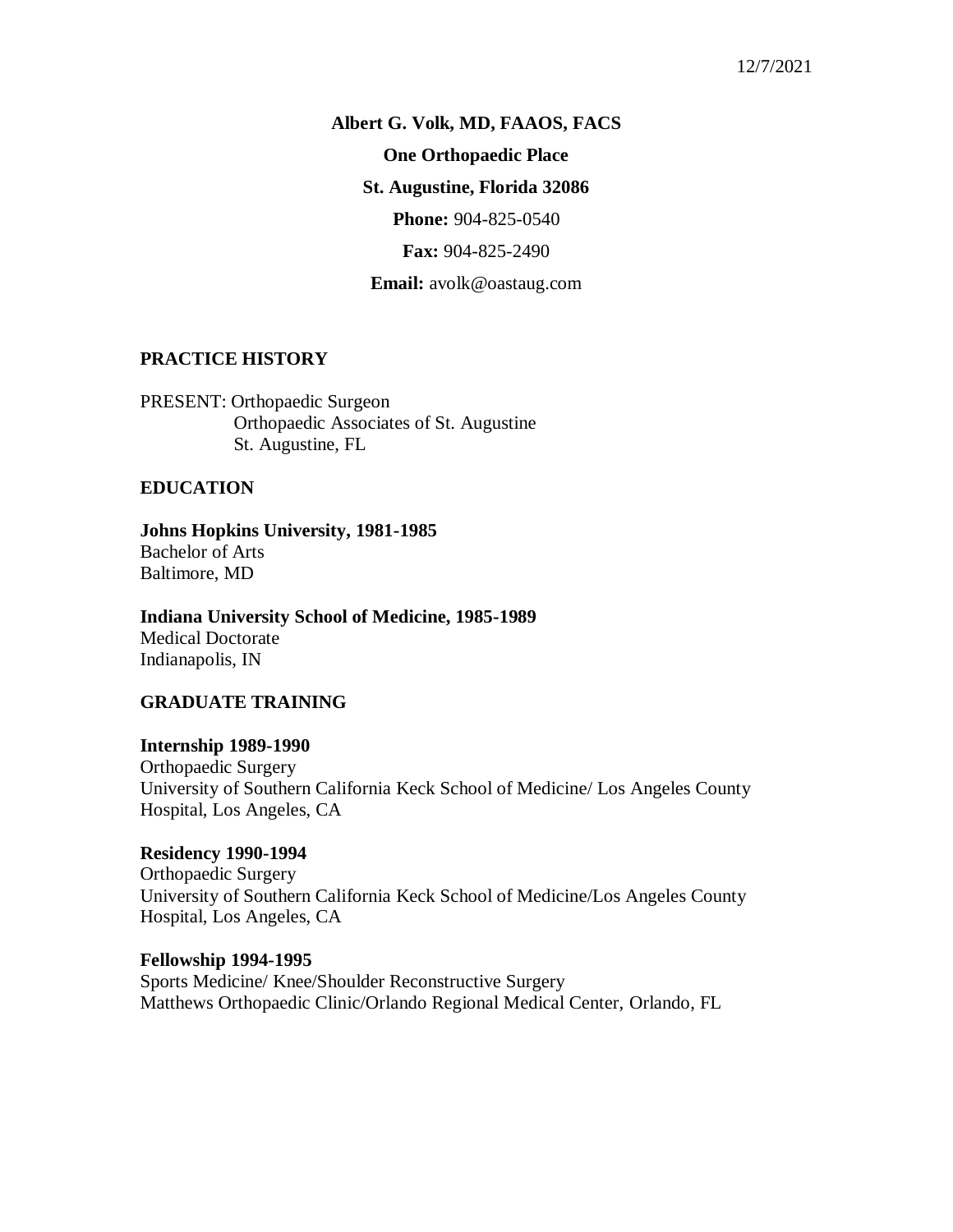# **BOARD CERTIFICATION**

 **American Board of Orthopaedic Surgeons** Specialty in Sports Medicine and Orthopaedic Surgery

## **MEDICAL LICENSURE**

- **Florida State License** 1994-Present
	- **California State License** 1989-1996

## **PUBLICATIONS**

# **TEXT BOOK CHAPTER**

### **Arthroscopy of the Ankle and Foot**

*Ambulatory Operations in Orthopaedics and Outpatient Surgery*; Buckup, K. and Roth, P; Volk, A.G. and Schildauer, C. P. 218-222

## **ARTICLES**

### **Infantile Blount's Disease: Long Term follow-up of Surgically Treated Patients at Skeletal Maturity**

University of Southern California, Los Angeles, CA. *Journal of Pediatric Orthopaedic*; Doyle, B., Volk, A.G. and Dasgupta, A. 1996 July-August; 16 (4): 469-476.

### **Coronal Plane Geometry of the Proximal Humerus Relevant to Prosthetic Arthroplasty**

Arthritis Service, Rancho Los Amigoes Medical Center, Downey, CA, USA. *Journal of Shoulder and Elbow Surgery*. Peral, M.L. and Volk, A.G. 1996 July-August; 5 (4):320- 326.

### **Retroversion of the Proximal Humerus in Relationship to Prosthetic Arthroplasty**

Arthritis Service, Rancho Los Amigoes Medical Center, Downey, CA, USA. *Journal of Shoulder and Elbow Surgery*. Peral, M.L. and Volk, A.G. 1995 July-August; 4 (4):286- 289.

### **Unusual Capitate Fracture: A Case Report**

Department of Orthopaedics, Los Angeles County and University of South California School of Medicine, Los Angeles, CA. *Journal of Hand Surgery (American)*; Volk, A.G., Schnall, S.B., Merkle, P. and Stevanovic,M. 1995 July; 20 (4): 581-582.

## **Attitudes Regarding Athletic Concussion in a Population of Deaf High School Football Players**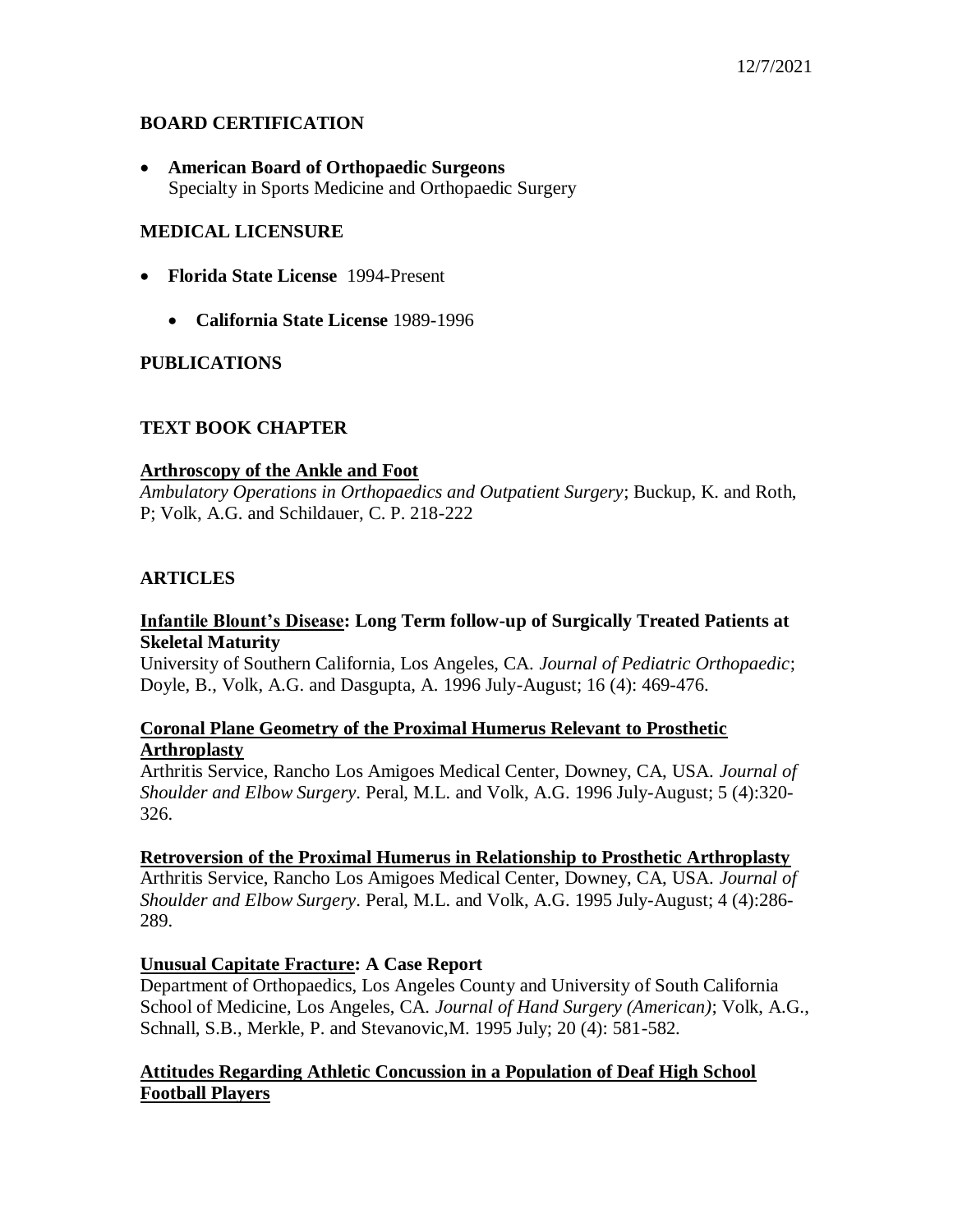*Clinical Journal of Sports Medicine*; Taylor, Walter C., Osborn, Ross Q., Shapiro, S., Volk, A.G., 2006 September v. 16 no. 5 P. 437.

### **An Anatomic Study of the Supraspinatus Muscle and Tendon**

*Clin Ortho Relat Res.* ; Volk, A.G., Vangsness, C.T. 2001 March; (384): 280-285

## **ABSTRACTS**

### **Blount's Disease: Follow-up to Maturity**

*Orthopaedic Transaction*; Volk, A.G., and Kling, T.F., et al. 1989 Vol. 13, No. 2: 246- 247.

**Infantile Blount's Disease Treated with Osteotomy: A Follow-up to Maturity** *Orthopaedic Transaction;* Kling, T.F. and Volk, A.G. et al. 1990 Vol. 14 No. 1:286

#### **PRESENTATIONS**

**Blount's Disease: Follow-up to Maturity**; *American Academy of Pediatrics;* San Francisco, CA. October 1988.

*Western Orthopaedic Association*; Dana Point, CA. March 1990.

**The Supraspinatus Muscle: A Gross and Histomorphologic Study**; *American Academy of Orthopaedic Surgeons;* Orlando, FL. February 1995.

*Society for Sports Medicine Specialty Day*; Orlando, FL. February 1995.

### **MEMBERSHIPS AND ASSOCIATIONS**

- American Academy of Orthopaedic Surgeons
- American College of Surgeons
- American Medical Association
- Florida Medical Association
- St. Johns County Medical Society
- Florida Orthopaedic Society
- Arthroscopy Association of North America

# **APPOINTMENTS**

• Professional Women's Tennis Association, Medical Advisor (2003-2010)